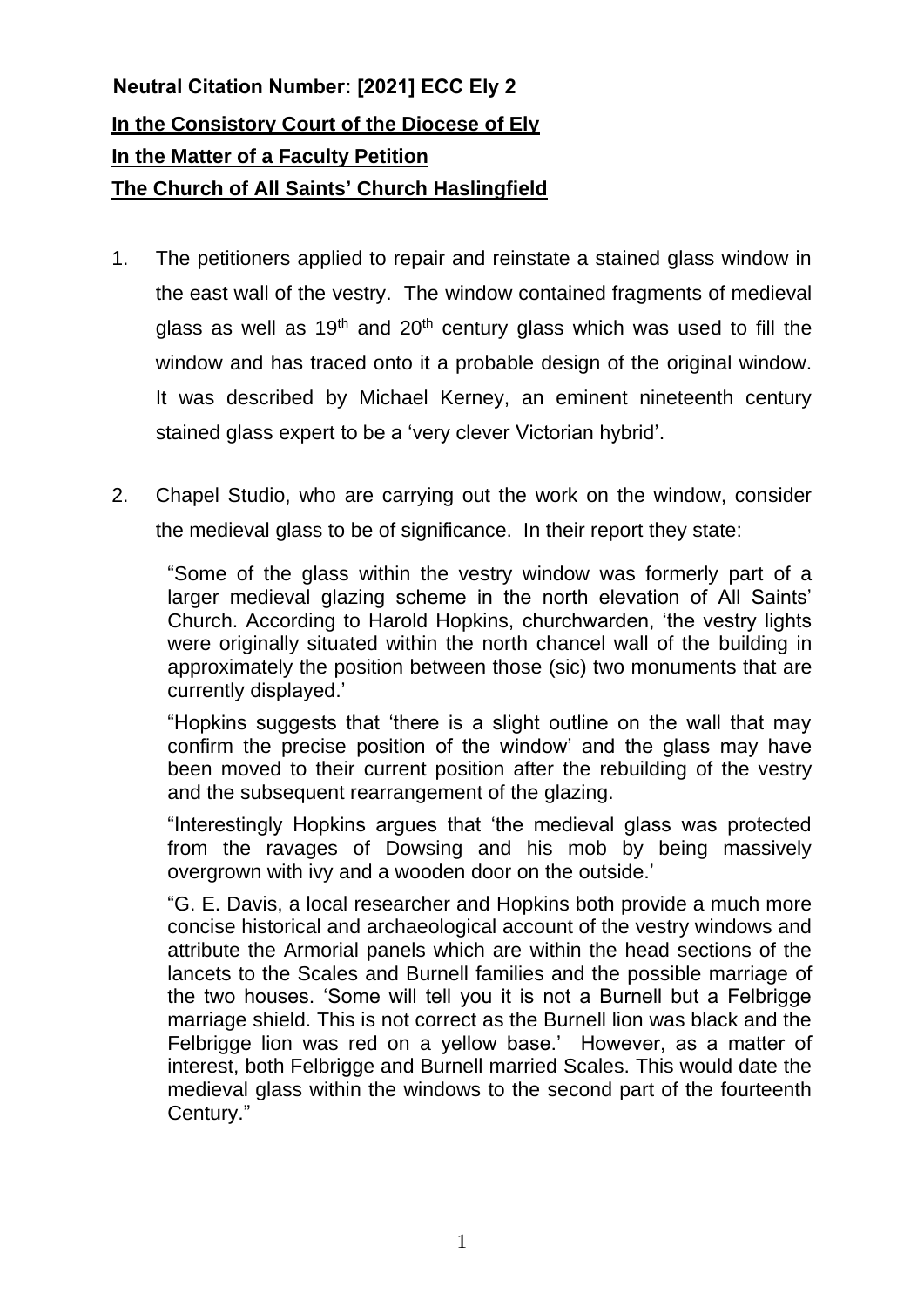3. The window had been removed under an emergency faculty in March 2019 and a confirmatory faculty was granted to remove the window on 26th July 2019. At a meeting on  $19<sup>th</sup>$  October 2020 the PCC unanimously passed a resolution that:

"The vestry window should be repaired and replaced within a frame in its original site. If a grant can be obtained, this should be used towards the repair. Part of the legacy from the late Felicity Webster should be used either as part or whole payment for the repair. The window will be dedicated to Felicity."

- 4. The application received support from the DAC. Restoration has started on the window and funding has been granted by Historic England with a deadline to complete it by September 2021.
- 5. There has been one letter of objection to the proposal, that is from Mr David Rutherford, a much respected servant of the church, a former churchwarden and who was, in fact, lay chairman of the PCC when the decision was made, on 13<sup>th</sup> January 2020 to restore the vestry window. He does not want to become a Party Opponent and has left the matter to be decided on the papers.
- 6. He objects on the grounds that the window is totally uninspiring being made up of disjointed pieces of gathered coloured glass that send no message and does nothing to add to the beauty of this Grade I Listed Building. He compares it unfavourably with other stained glass that adorns the church. He proposes a different plan and the installation of an inspirational image in the vestry window adjacent to the War Memorial and that the scraps of glass be stored for occasional display. He asserts that other members of the PCC support his views.
- 7. Responding on behalf of the petitioners, Jennifer Gore noted that Mr Rutherford's proposal was put before the PCC at its meeting on 1<sup>st</sup> September 2020 and gained no support.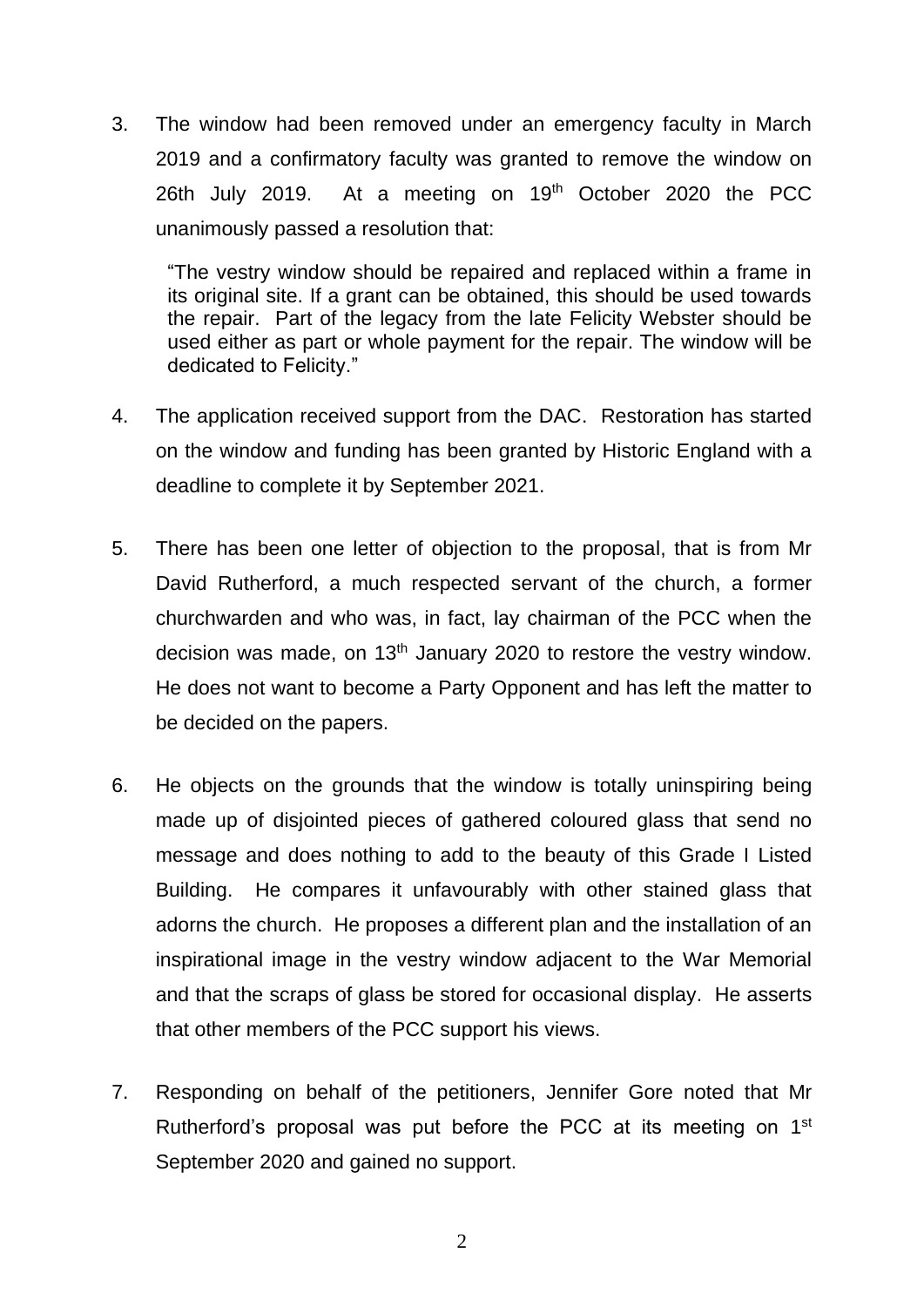- 8. Mr Rutherford considers that the proposed funding and dedication of the restored window or, as he describes it "this shambles" in memory of a well-loved daughter of their church is, in his strong opinion, unforgiveable.
- 9. Jennifer Gore explains in her response that the use of part of a legacy as contingency for the project from a much-loved young member of their congregation, Felicity Webster, has the full support and delight of her parents.
- 10. Mr Rutherford complains that the faculty consultation papers and plans were stored by Jennifer Gore at her house which has made inspection of the papers very difficult and raise COVID and accessibility concerns; they could have been displayed in church which has been open for private prayer.
- 11. Jennifer Gore has explained that they were stored at her home because she is a churchwarden; that they were available for inspection was displayed on church noticeboards and on their website. She points out that Mr. Rutherford had access to the original faculty and documentation all of which had previously been seen by him at the All Saints' PCC meetings and as a member of the fabric committee.

## **DECISION**

12. I have given careful consideration to the points raised by Mr Rutherford but I am unable to see any merit in his objections. Having removed the glass to preserve and restore it, the petitioners had no option but to replace it in the window from which it was taken. Although only fragments remain of the medieval glass, it is a window of archaeological significance and its Victorian treatment is, in itself, of significance and distinction.

3